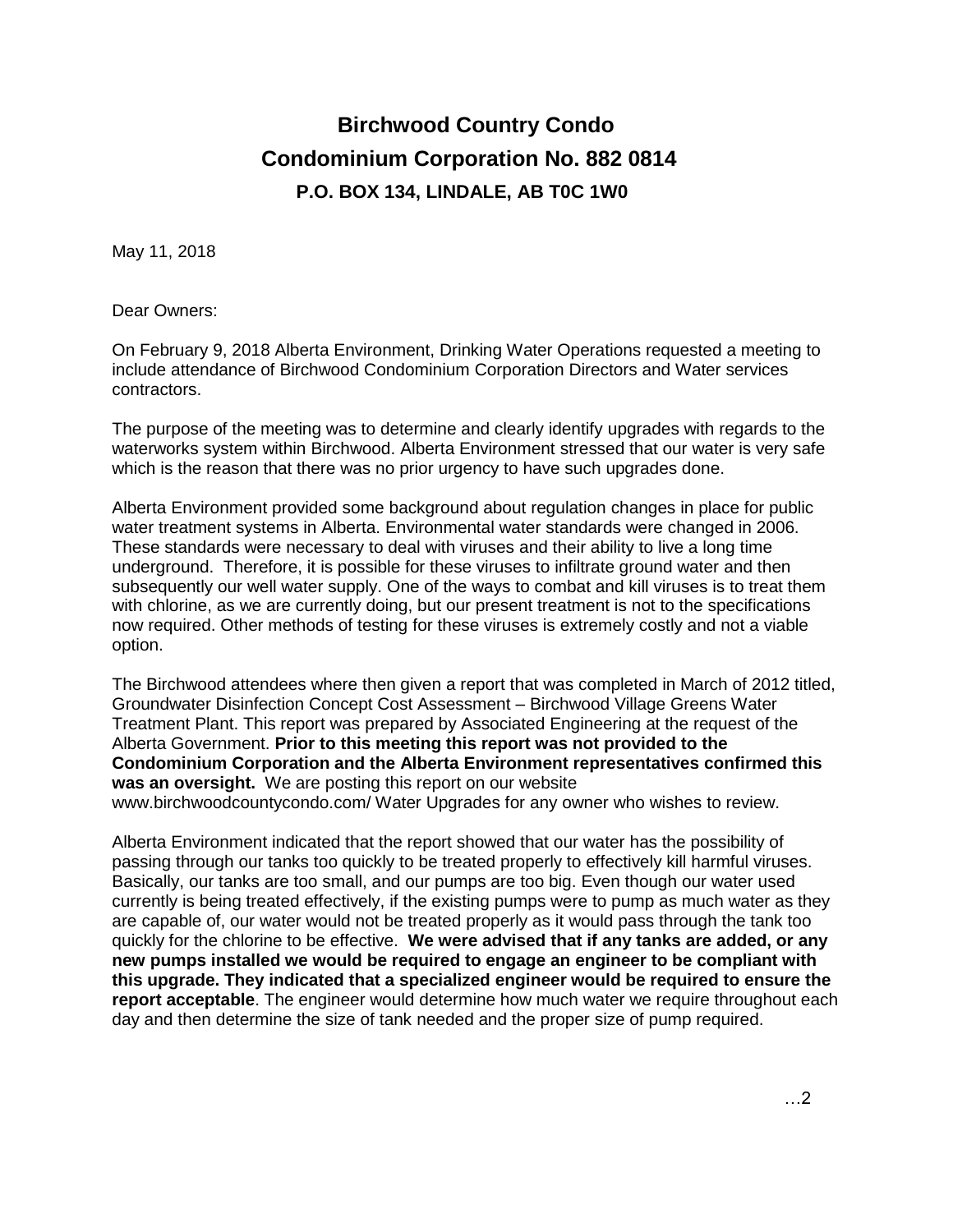Bear in mind that all Provincial public water systems are required to comply with the new regulations. We were advised that all costs of rebuilding or modifying the well houses, water system and equipment to achieve the new requirements would be born solely by the Birchwood Condominium Corporation. We are a private corporation and therefore would **not qualify for any type of grant from the government.**

In summary, Alberta Environment stressed that action must be taken to resolve upgrade requirements at all three well houses. **Failure to do so will result in Alberta Environment issuing a non-compliance letter to the Condominium Corporation.** Further action may be taken by Alberta Health Services issuing a 'boil water advisory' and then further penalties may be imposed on the Condominium Corporation.

Subsequent to the meeting and the report provided in February the Board of Directors were advised that additional requirements may be imposed on Public water systems that would further increase our operating costs for testing and certification as well as infrastructure upgrades.

The current Board feels we must correct the deficiencies in our water distribution system beginning with an approved engineered report as soon as possible. The associated costs of the entire process may be more than can be born under the present Condominium Corporation structure since we are not eligible to apply for any grants.

The coming Board will be challenged to explore all possible alternatives for the governance of our community and for the health and safety of our residents. We must all be prepared for whatever changes need to be made. We must face the fact that Governmental and Environment Legislation has reached a point that is beyond our present financial and human resource assets. All avenues of possibility should be considered including remaining a private Corporation or undergoing dissolution and becoming a part of Brazeau County in such a form such as a rural residential subdivision, a hamlet, etc. We are truly at a crossroads and cannot remain stagnant but must move forward to cope with the changes in the world around us that are most often beyond our control.

Attached is the summary of the Upgrade Recommendations and Costing taken directly from the report we were presented with at the meeting.

**Respectfully** 

The Board of Directors Condominium Corporation 882 0814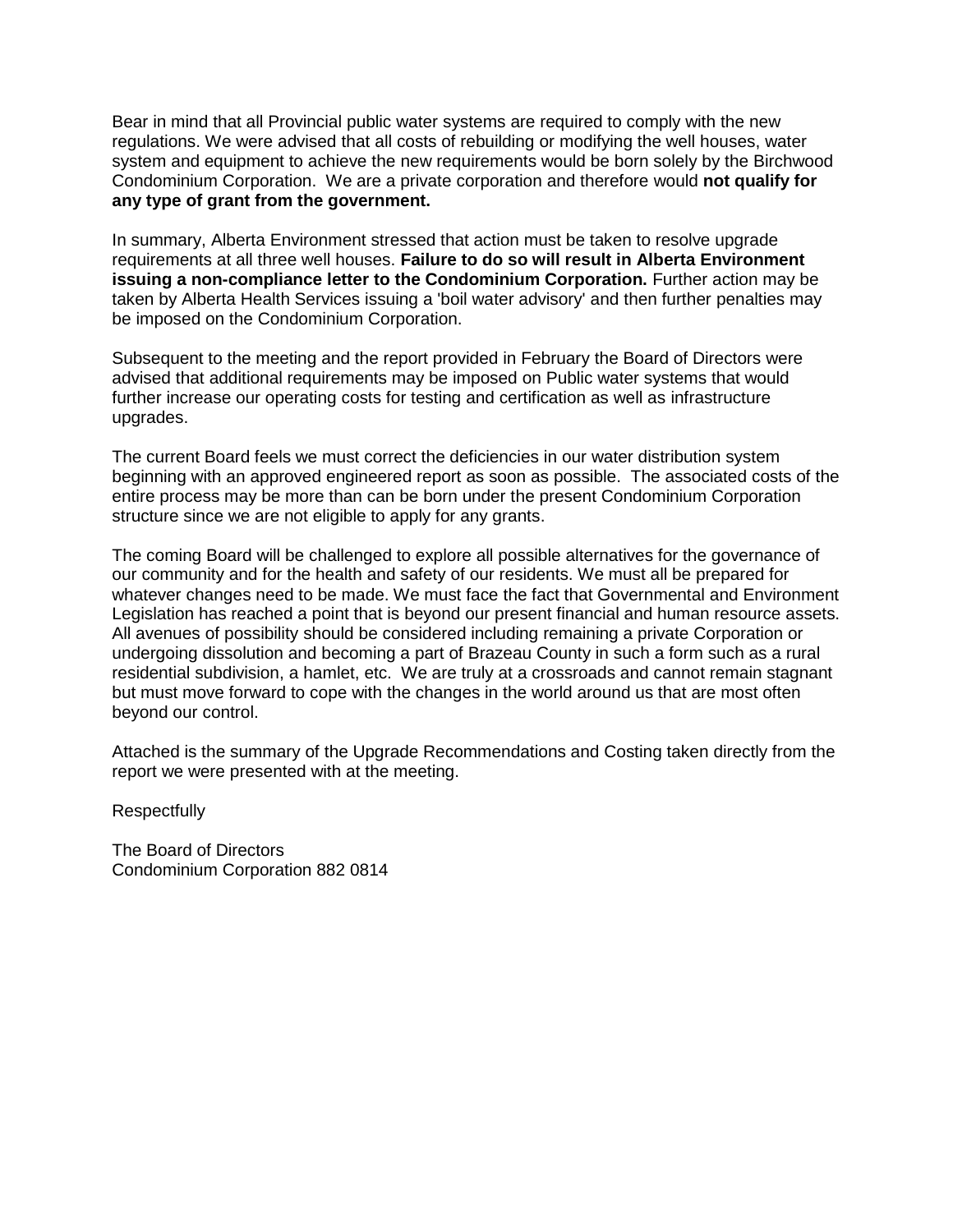## **Upgrade Recommendations & Costing**

#### **6.1 FUNDING ELIGIBILITY**

Alberta Transportation provides financial assistance for non-private, municipal-owned water supply/ treatment and wastewater treatment projects under the Alberta Municipal Water/Wastewater Partnership program. Accepted projects receive grants as a percentage of project costs. Percentages are calculated with a population-based formula.

To access funding, eligible municipalities must apply directly to the Department of Transportation. Questions regarding the eligibility for grant funding assistance should be directed to Alberta Transportation's Regional Director. The Department staff in the area is available to answer questions and provide advice to the municipality during the preparation of the project proposal.

#### **6.2 ONLINE INSTRUMENTATION & CONTROLS UPGRADE**

AE recommends installing online chlorine analyzers and chlorine feed pump upgrades to enable automatic

chlorine dose control to maintain specific chlorine residual leaving the WTP. Automation includes online chlorine analyzers, feed pump connected by a PID loop to the chlorine analysers and controls.

#### **6.3 DISINFECTION UPGRADE RECOMMENDATION**

While many options discussed in Section 5 of this report are viable, it is important to consider the following

factors in selecting an upgrade option:

- Cost effectiveness (capital and operating);
- Easy to incorporate into the existing system;
- Upgrade construction sequencing (no major shut-down requirements);
- Ease of operation;
- Operations safety; and
- Further proof-testing or pilot testing needs.

It should be noted that the findings presented here-in are feasibility level in nature, using the limited information made available during the brief study period. The upgrade recommendations are to be considered preliminary, and are to be used for planning and budgeting purposes. A site specific predesign

is still recommended in order to further detail the scope and design criteria of disinfection upgrades and to confirm upgrade costs.